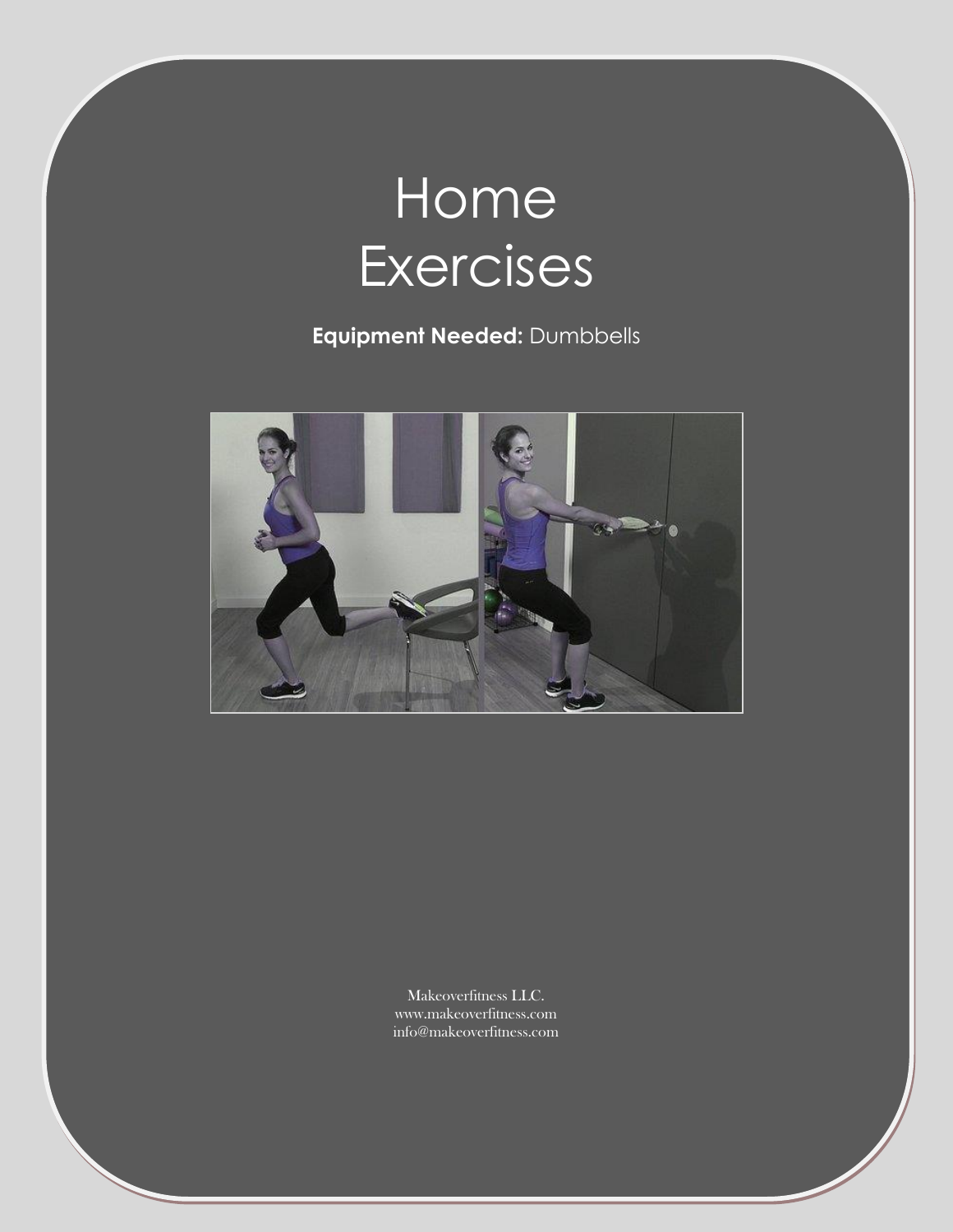### **Table of Contents**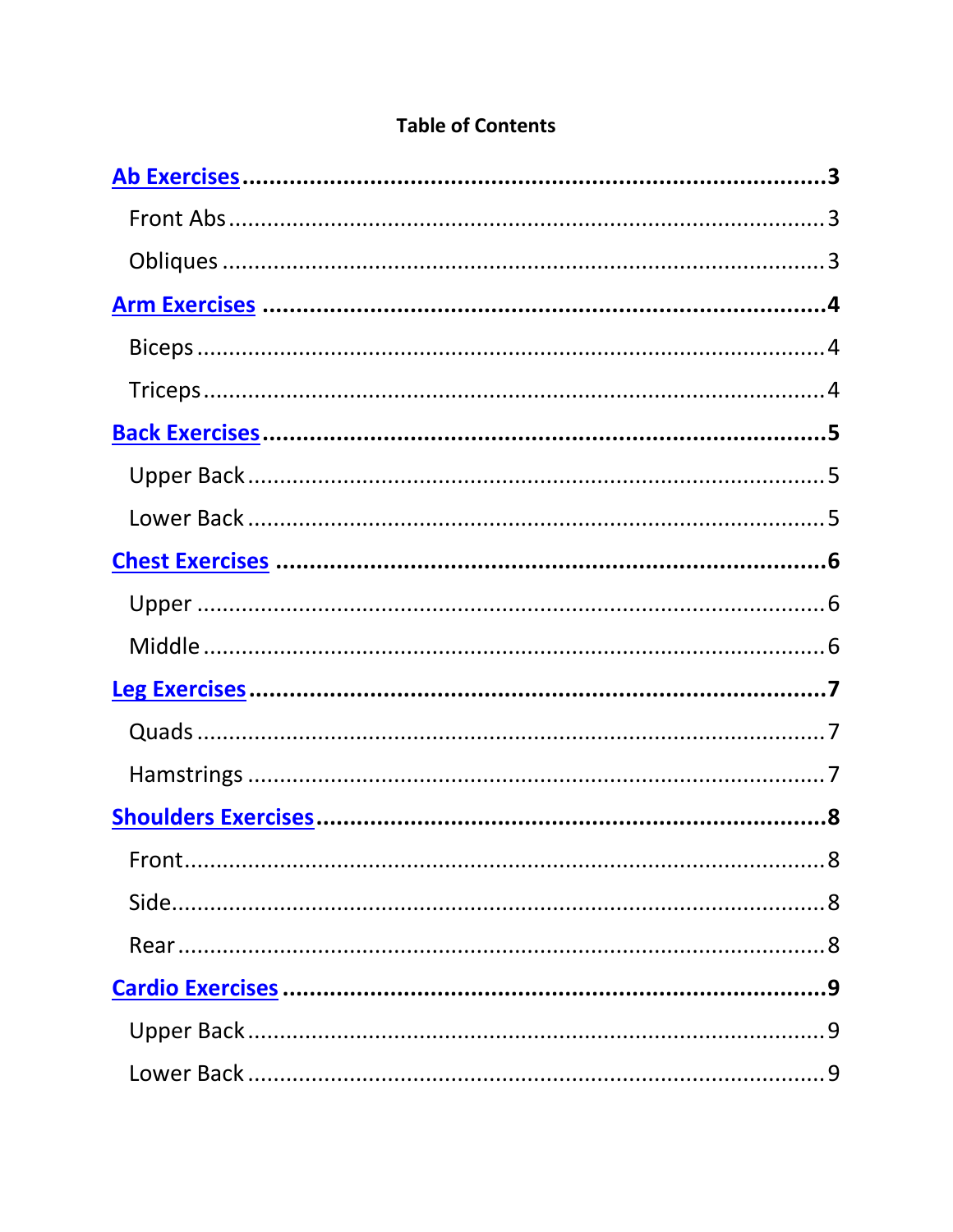# **Ab Exercises**

## **Front Abs**

<span id="page-2-0"></span>

Crunch **Chair crunches** 



Side crunch Lying twist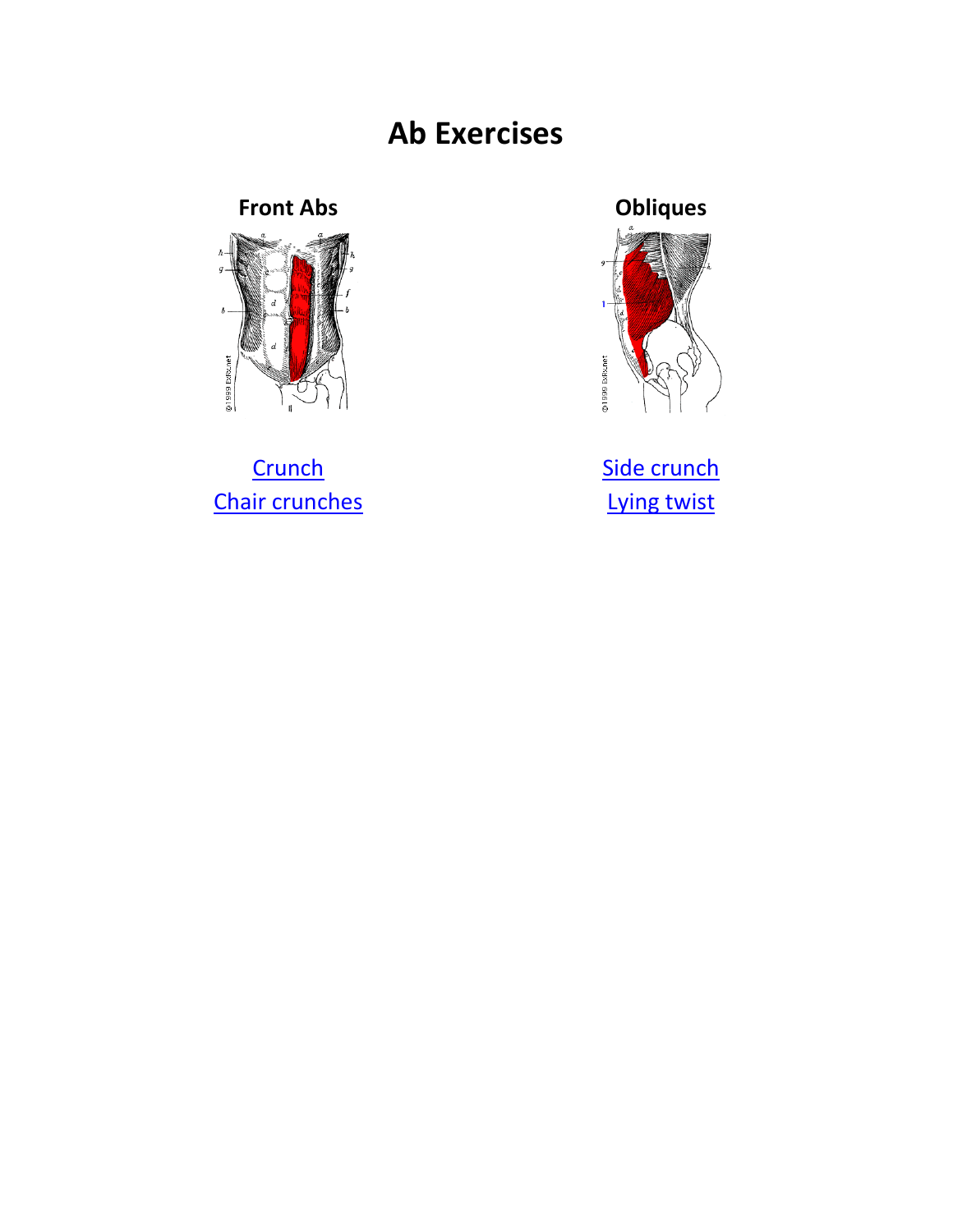# **Arm Exercises**

<span id="page-3-0"></span>



[Dumbbell curls](http://www.youtube.com/watch?v=z18j8yXgudw) [Close grip push ups](http://www.youtube.com/watch?v=8fzjL3RiS3I) Dumbbell wrist



[curls](http://www.youtube.com/watch?v=7ac_qmBjkFI)

[Alternate dumbbell curls](http://www.youtube.com/watch?v=5YIOEFnck7s) [Chair dips](http://www.youtube.com/watch?v=tKjcgfu44sI)

**[Standing Tricep kickbacks](http://www.youtube.com/watch?v=EJzCVgtnRSk)**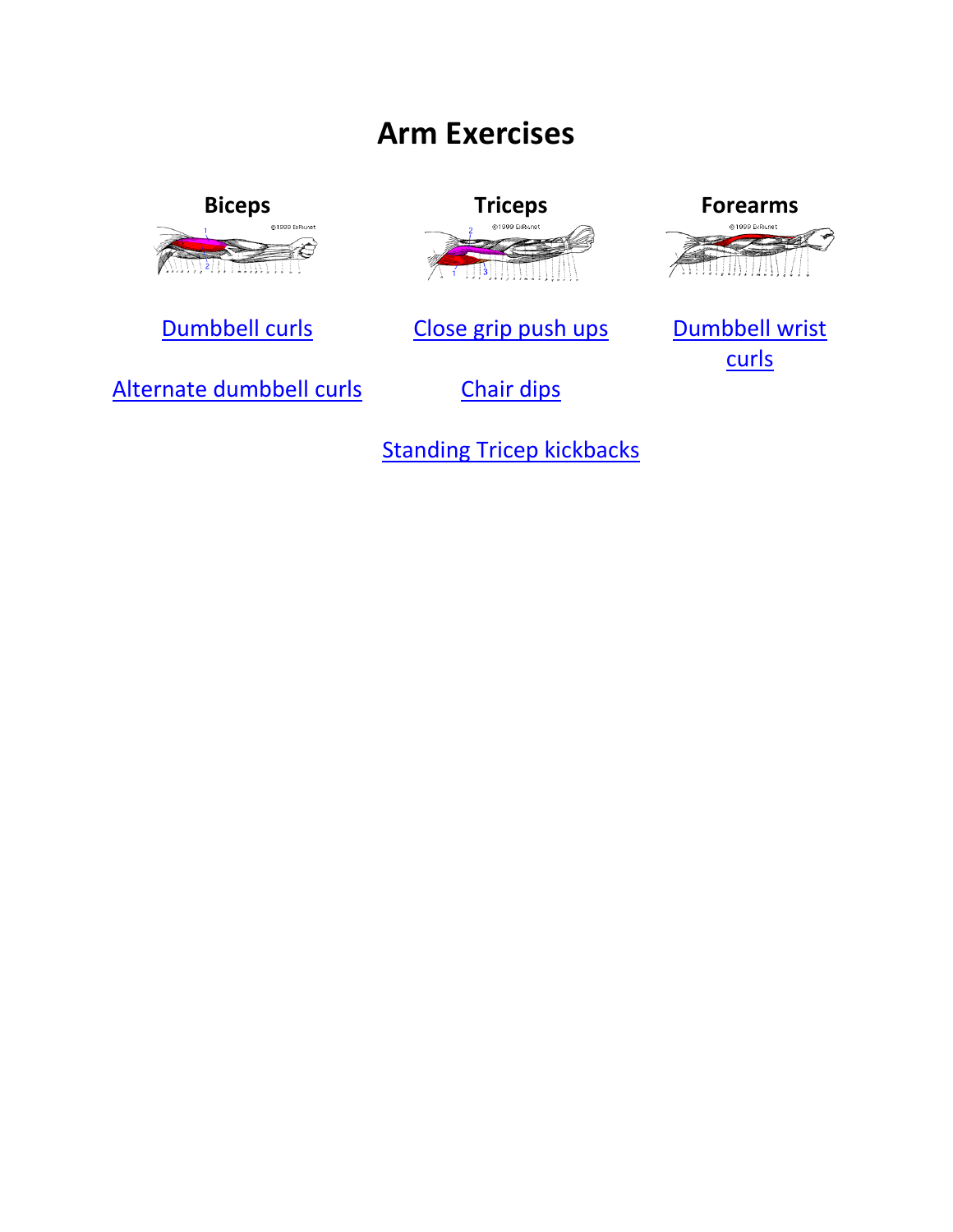<span id="page-4-0"></span>

**Upper and Middle Back Lower Back**

[Dumbbell Rows](http://www.youtube.com/watch?v=vTxoeWXbsW4) [Standing deadlifts with dumbbells](http://www.youtube.com/watch?v=lJ3QwaXNJfw)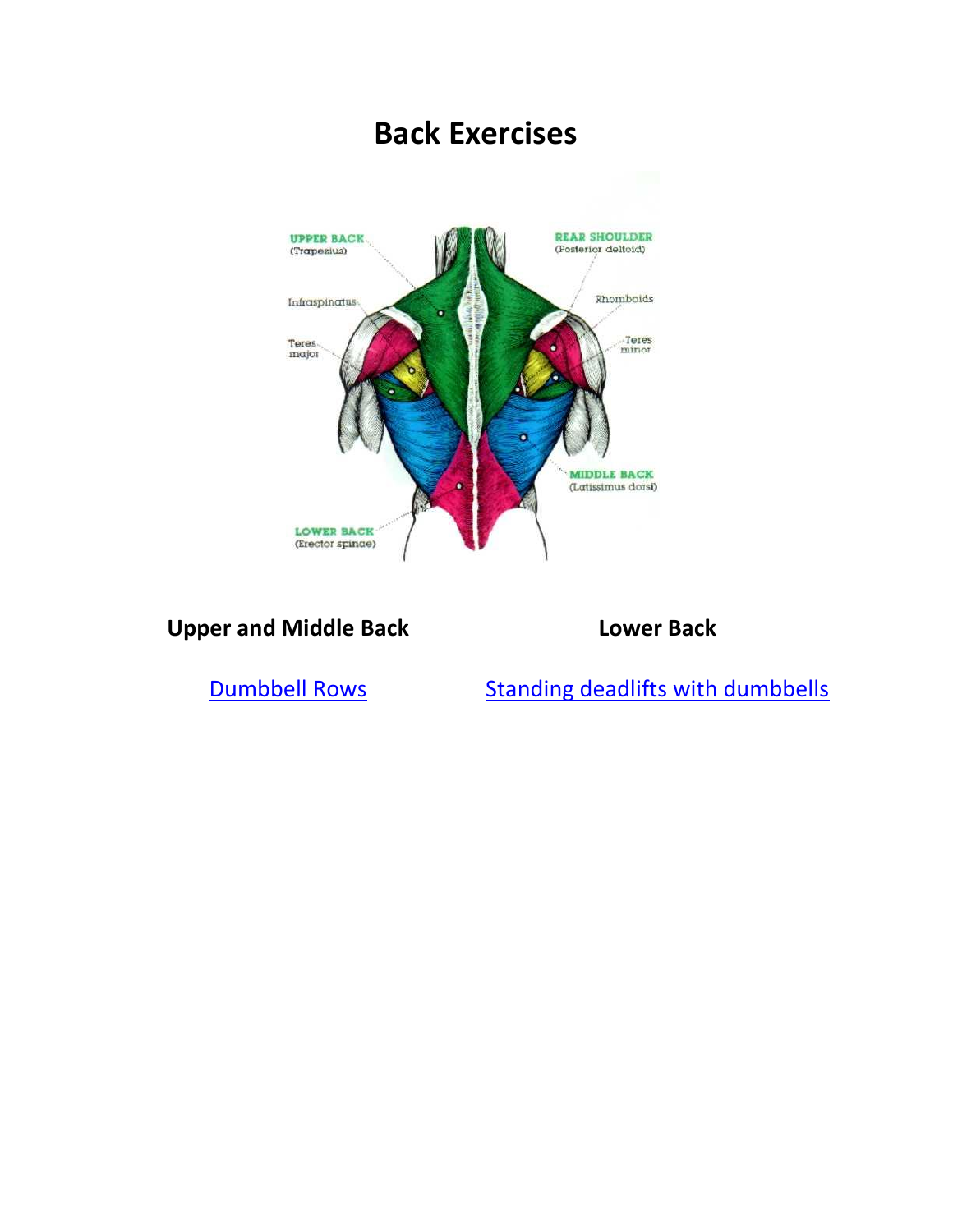# **Chest Exercises**

# <span id="page-5-0"></span>Upper chest **Mid Chest**



[Decline Push ups](http://www.youtube.com/watch?v=mKrao591LBU) **[Push Ups](http://www.youtube.com/watch?v=Eh00_rniF8E)** 



[Incline push ups](http://www.youtube.com/watch?v=wbZsQ8lk7Dw)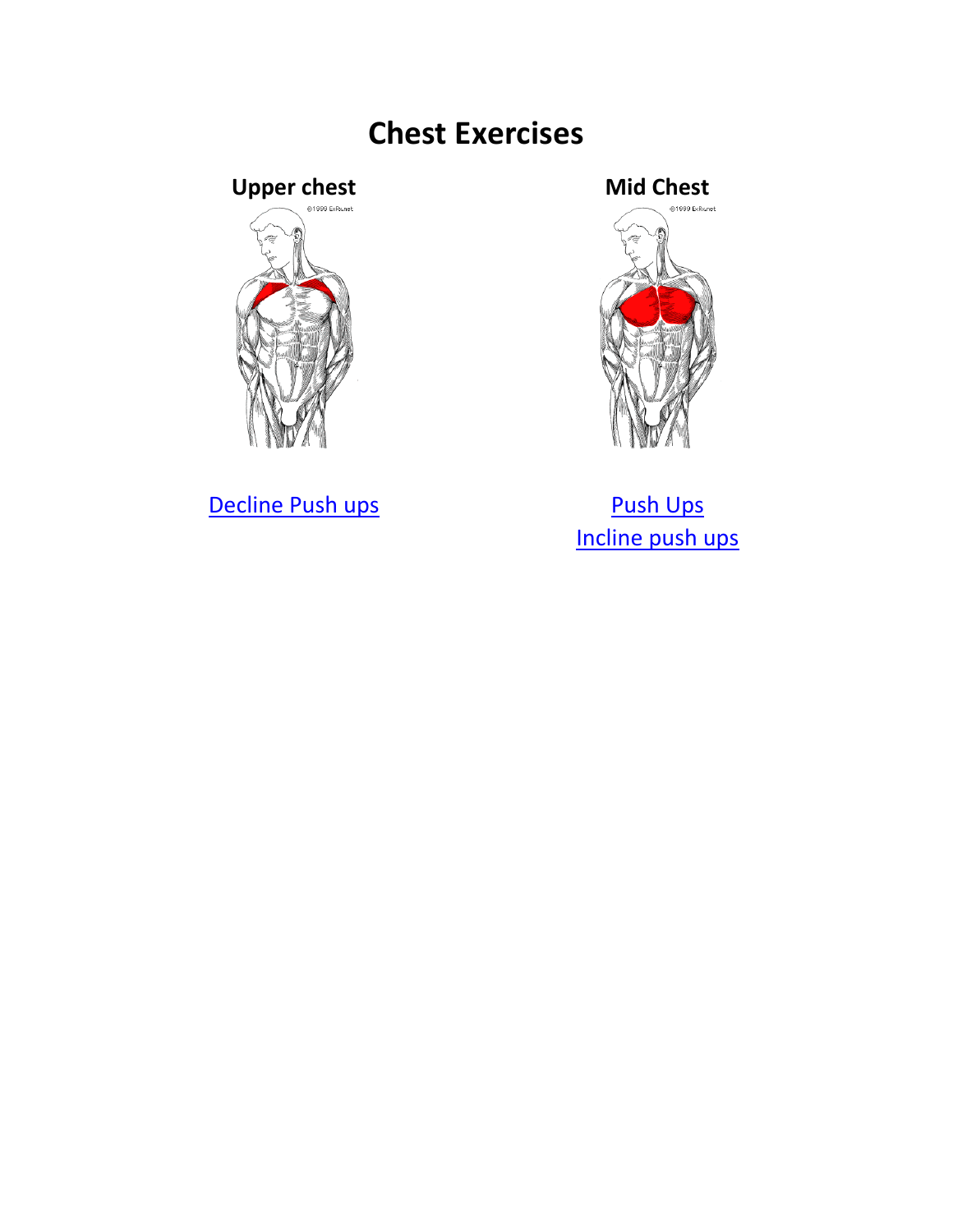# **Leg Exercises**

<span id="page-6-0"></span>



## **Quads Hamstrings Calves**





[Body squats](http://www.youtube.com/watch?v=p3g4wAsu0R4) Straight leg deadlifts [no weight](http://www.youtube.com/watch?v=3wjjcieMn9s)

[Calf raise](http://www.youtube.com/watch?v=ORT4oJ_R8Qs)

**[Step Ups](http://www.youtube.com/watch?v=UJFqg6-ms6U)** 

[Lunges](http://www.youtube.com/watch?v=HacUpgo8h80) **[Single leg calf raise](http://www.youtube.com/watch?v=Tla2ScHQgu0)**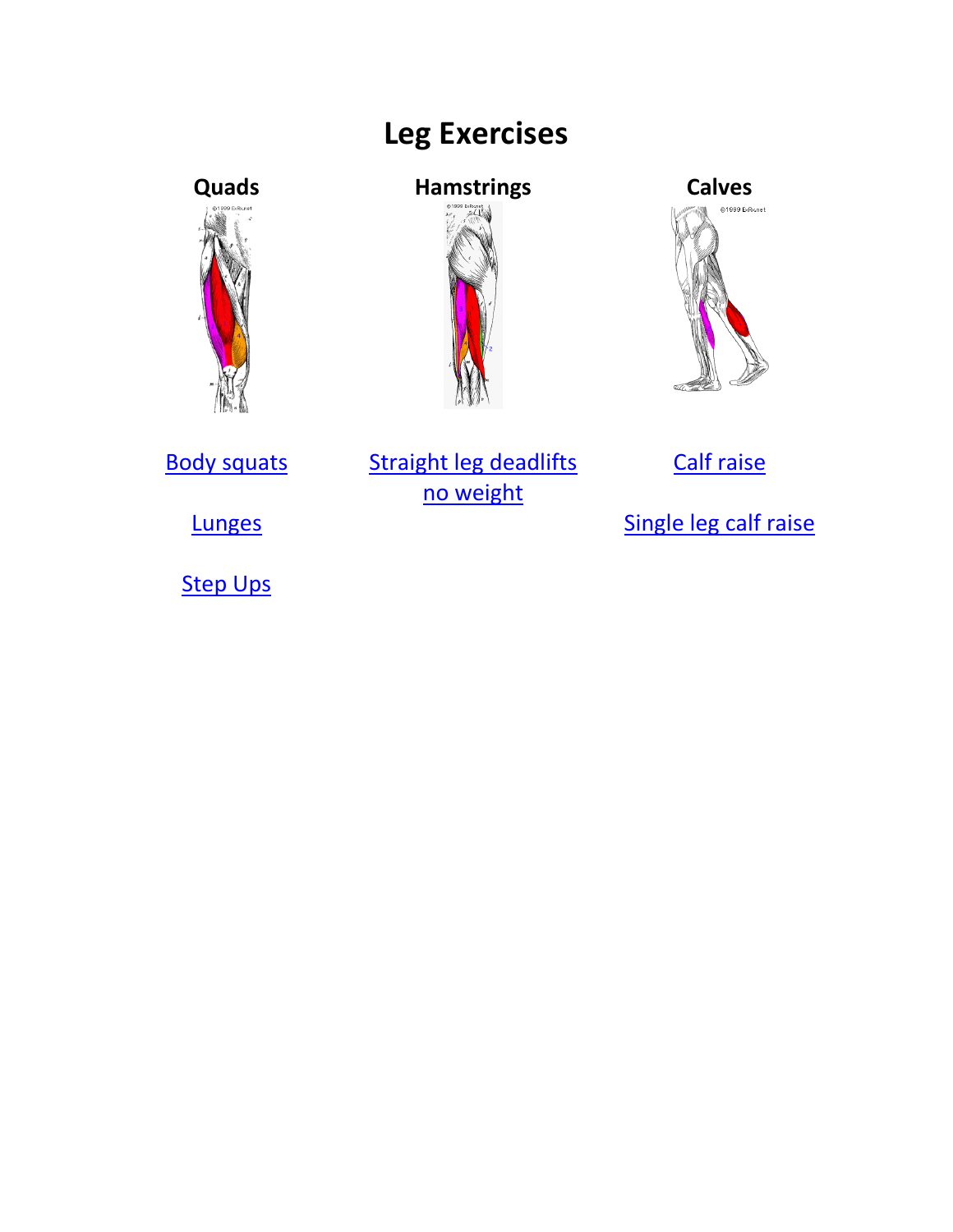# **Shoulder Exercises**



<span id="page-7-0"></span>





[Front raises dumbbell](http://www.youtube.com/watch?v=yTphpkybKuA) [Lateral raises](http://www.youtube.com/watch?v=axW4JQUOlFA) Lying rear delt [raise](http://www.youtube.com/watch?v=bxLhH73VgwA)